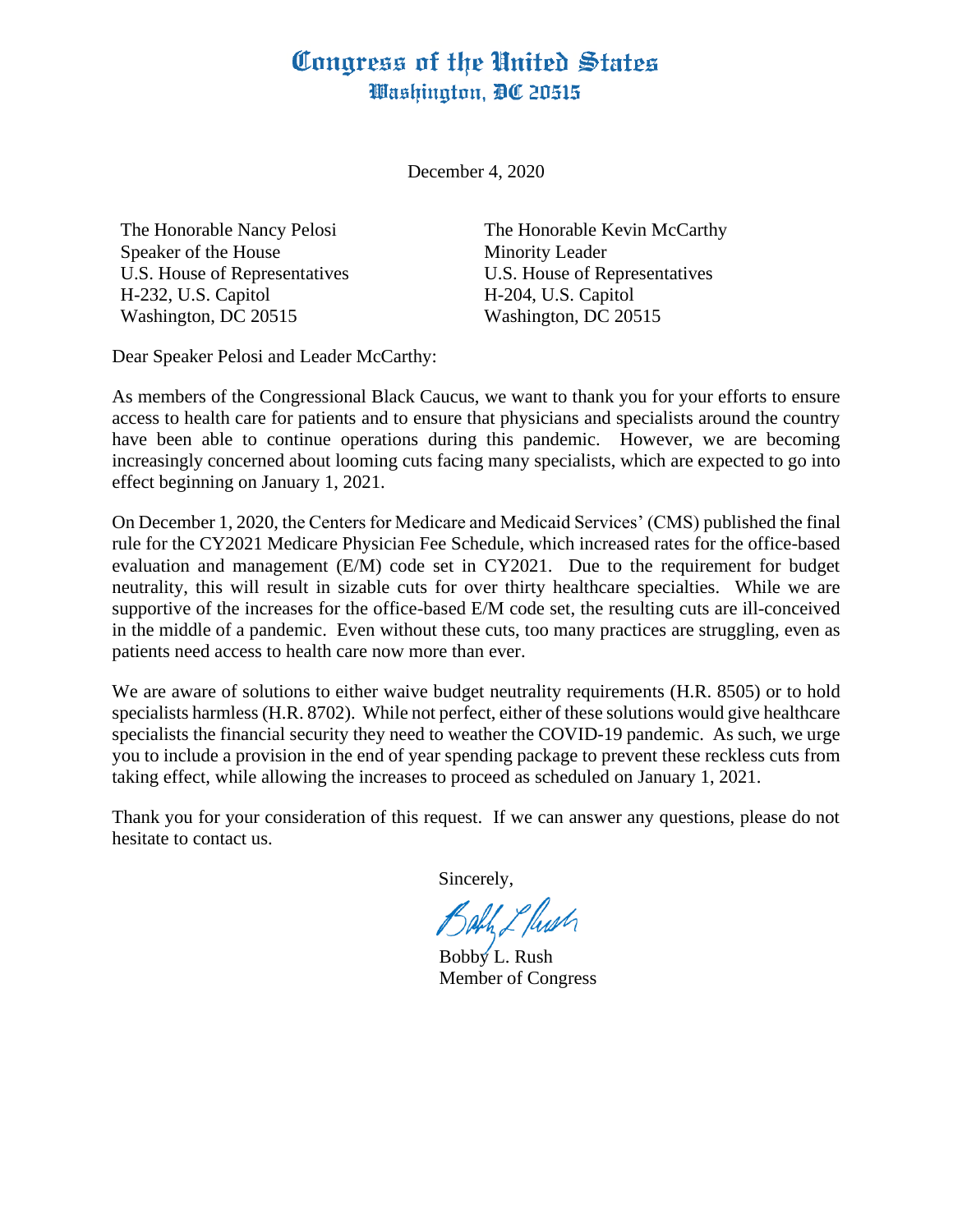/s/ Sanford D. Bishop, Jr. Member of Congress

/s/ Bennie G. Thompson Member of Congress

/s/ Danny K. Davis Member of Congress

/s/ David Scott Member of Congress

 $\sqrt{s}$ Henry C. "Hank" Johnson, Jr. Member of Congress

/s/ Marcia L. Fudge Member of Congress

/s/ Donald M. Payne, Jr. Member of Congress

 $/s/$ Marc Veasey Member of Congress  $\sqrt{s}$ Eddie Bernice Johnson Member of Congress

/s/ Sheila Jackson Lee Member of Congress

/s/ Wm. Lacy Clay Member of Congress

 $\sqrt{s}$ Yvette D. Clarke Member of Congress

/s/ André Carson Member of Congress

 $\sqrt{s}$ Cedric Richmond Member of Congress

/s/ Joyce Beatty Member of Congress

/s/ Robin L. Kelly Member of Congress